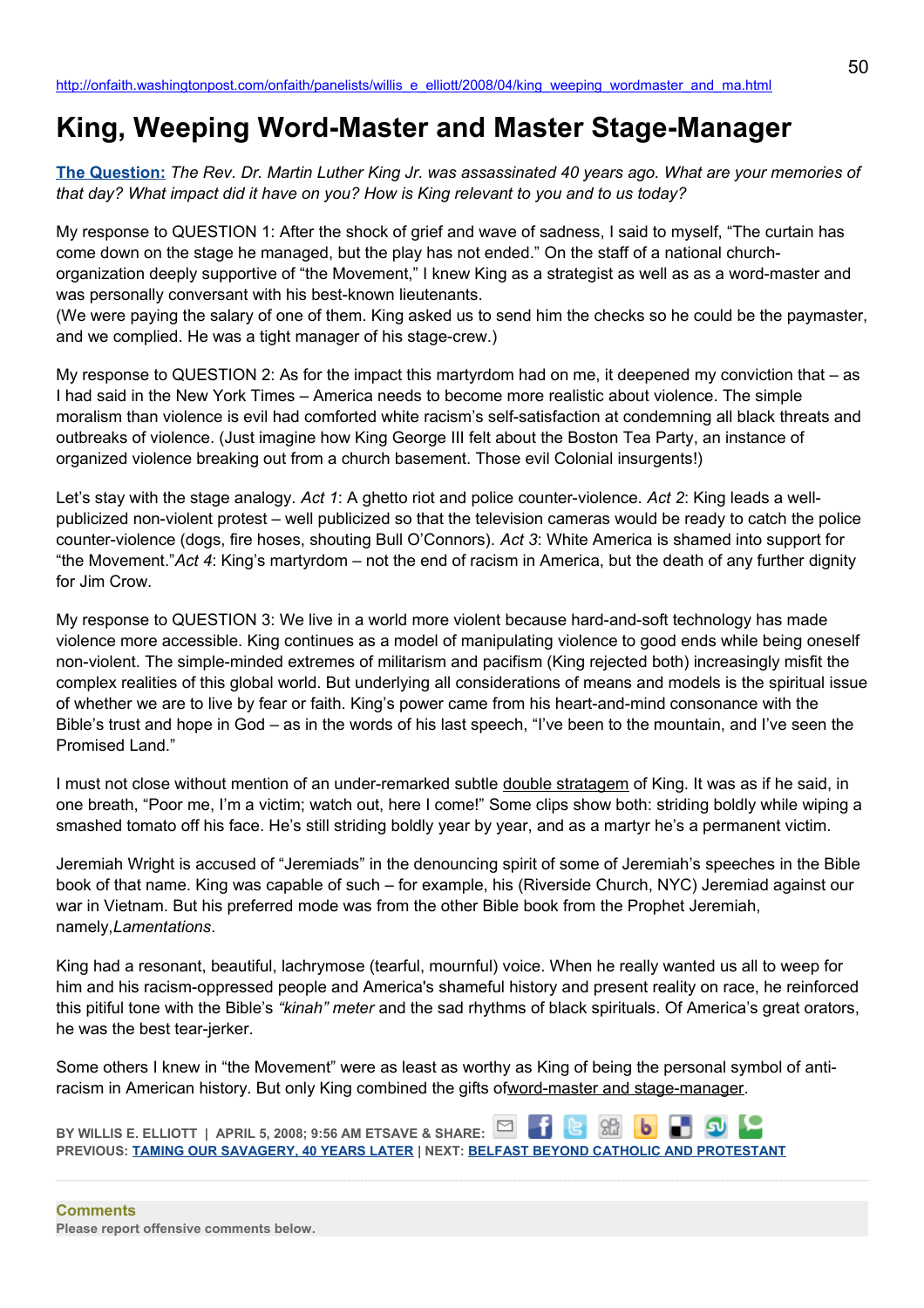MLK was one and the most significant perhaps but not the only leader of the civil rights movement. The word "reverend" is a title that suggest a religious base. In his case he used churches as a rallying point but not limited to churches. We are discussing his role here at "On Faith" with the implication that religion, faith if you must was a significant, predominant even player in the civil rights movement. Scripture can be cited, "go fourth and teach all nations..." and "love thy neighbor as thyself" to mention a couple of places where "faith" would seem to inherently play a role.

There are no facts that I'm aware of to tell us to what extent but let us not lose sight of the known. At the same time Rev King was in any black segregated church preaching for integration at the white segregated churches they were preaching for segregation. In simple words, George Wallace was a righteous man just like Dr King. At the same time in Boston the Irish/Italian Catholics were in no mood to welcome Bcukwheat into their pool parlors.

At best religion is a mixed bag. Yes, some Jews saw the black civil rights movement as good for them and some didn't. What was said at synagogue I don't have a clue, however. In response to a Jewish friend making a remark about riots that were taking place around 1965 I simply said, "how far would Jews have gotten doing a non violent demonstration against Nazi oppression."

It takes time for social change to take hold. The children see black people everywhere doing everything and in positions of authority, teachers, coaches, police officers etc in their world. The notion of segregation is as real to them as the Romans, Julius Caesar bringing back British slaves. Of course that happened according to the history teacher but it's a chore to just learn it and no kid wants to get involved in it. And most that think about it at all realize that all races were slaves to somebody at some point in history -having salve ancestors is as unique as having ears.

And yes indeed, racism is still there in the "family values." Parents teach it to their children offering them up to the Devil who loves those that hate just like parents do by taking their children to church where Devil is worshiped, honored, adored, glorified and sacrificed to. At this point in time the two great enemies of race relations are family values and a continued outpouring of emotions over past events. Family values have a little in common with guns, can be used for both good and bad.

The only way to end racism is to end the noticing of races. The same is true for sexism but it will never happen otherwise the human race will cease to exist.

**POSTED BY: BGONE | APRIL 6, 2008 12:51 PM [REPORT OFFENSIVE COMMENT](mailto:blogs@washingtonpost.com?subject=On%20Faith%20Panelists%20Blog%20%20%7C%20%20BGone%20%20%7C%20%20King,%20Weeping%20Word-Master%20and%20Master%20Stage-Manager%20%20%7C%20%203032423&body=%0D%0D%0D%0D%0D================%0D?__mode=view%26_type=comment%26id=3032423%26blog_id=618)**

i think you missed the underlying critique garyd-

if mr elliot is aspiring to emulate shakespeare here- he failed-

his words ,

"subtle double stratagem of King. It was as if he said, in one breath, "Poor me, I'm a victim; watch out, here I come!" Some clips show both: striding boldly while wiping a smashed tomato off his face. He's still striding boldly year by year, and as a martyr he's a permanent victim."

are a tacky characterization-